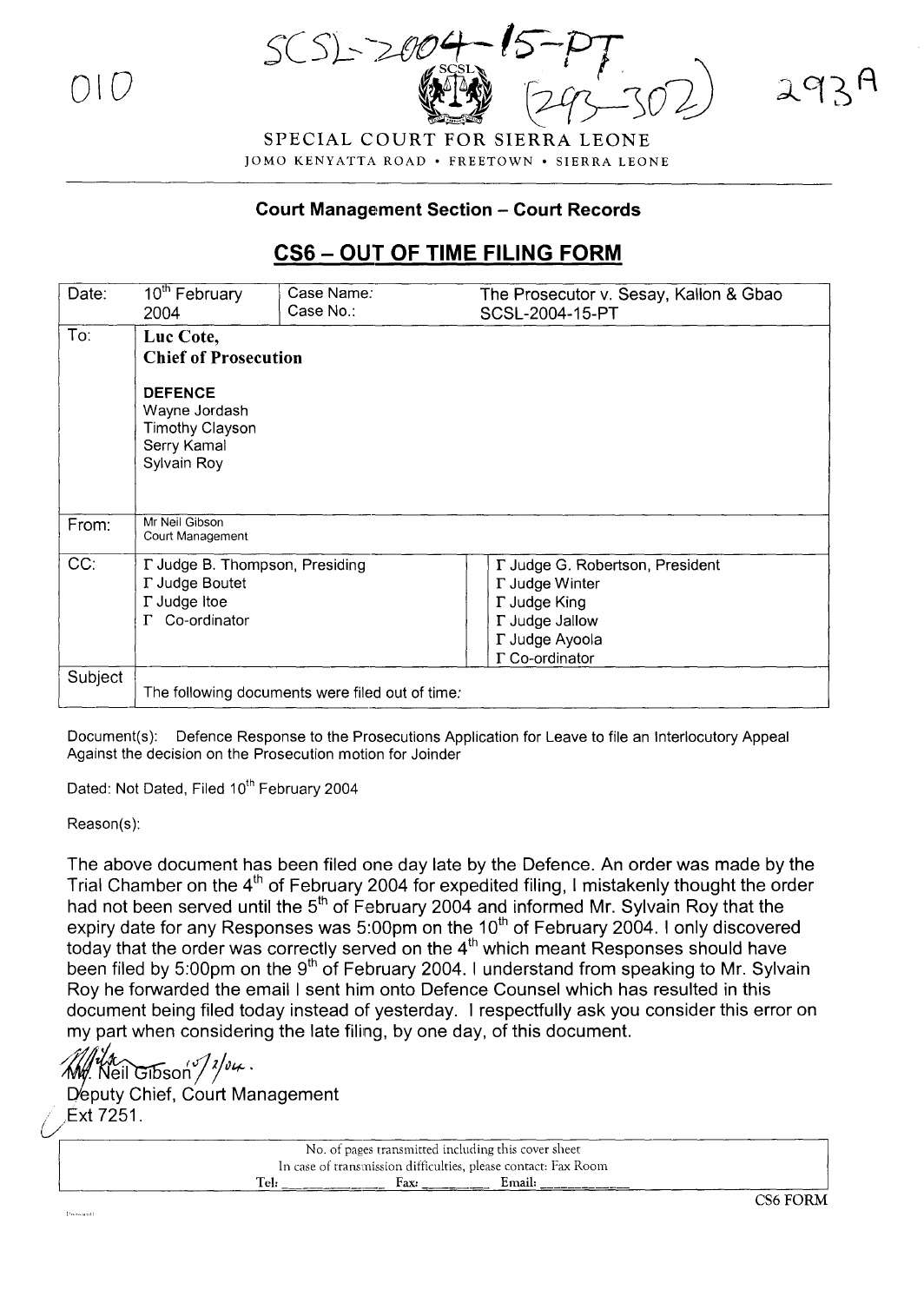$O$ l $U$ 





In the Special Court for Sierra Leone The Trial Chamber

# **Special Court for Sierra Leone**

**The Prosecutor** 

### **Against**

#### Issa Hassan Sesay also known as Issa Sesay

Morris Kallon also known as Bilai Karim

And

Augustine Gbao also known as Augustine Bao

Case No.SCSL - 2004 - 15 - PT

#### **ISSA SESAY**

Defence response to the Prosecutions Application for Leave to file an interlocutory Appeal Against the decision on the Prosecution motion for Joinder

**Office of the Prosecutor** Mr Luc Cote, Chief of Prosecutions **Mr Robert Petit** 

**Counsel for Issa Sesay** Mr Tim Clayson Mr Wayne Jordash **Mr Serry Kamal** Ms Sareta Ashraph

#### **INTRODUCTION**

| <b>DE SE SANTO DE LA PRODUCTIVA DE LA PRODUCTIVA DE LA PRODUCTIVA DE LA PRODUCTIVA DE LA PRODUCTIVA DE LA PRODUCT</b> |  |  |  |  |
|-----------------------------------------------------------------------------------------------------------------------|--|--|--|--|
| I SPECIAL COURT POR GREALEONE I                                                                                       |  |  |  |  |
| <b>RECENED</b>                                                                                                        |  |  |  |  |
| <b>COURT RECORDS</b>                                                                                                  |  |  |  |  |
|                                                                                                                       |  |  |  |  |
| NAME $0$ FEB 2004                                                                                                     |  |  |  |  |
| SSBNHllds                                                                                                             |  |  |  |  |
| $TIME_{11}/16.17$ .                                                                                                   |  |  |  |  |
|                                                                                                                       |  |  |  |  |

On the 3<sup>rd</sup> February 2004 the Prosecution, pursuant to Rule 73(B) of the Rules of  $\mathbf{1}$ Procedure and Evidence of the Special Court (the Rules) submitted an application for leave to file an interlocutory appeal in respect of the decision on the Prosecution's motion for Joinder.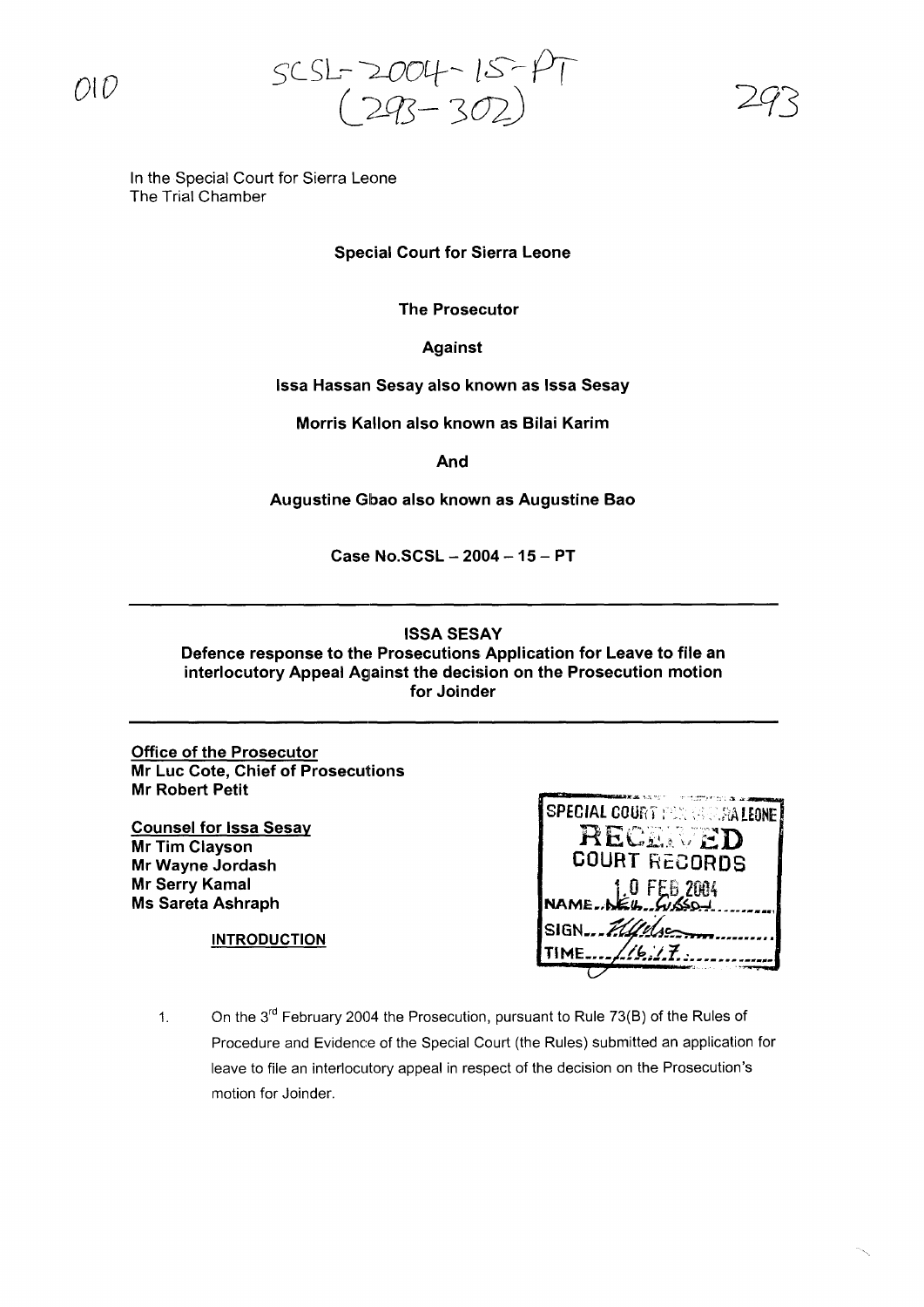

#### **RESPONSE - Submissions**

2. The defence submit that the Prosecution have failed to comply with Rule 73(B) insofar as they seek leave to file an interlocutory appeal outside the 3 day limit specified therein and are therefore barred from making this application. Alternatively it is submitted that the Chamber ought to take account of that non - compliance for which no explanation was proffered. A party which seeks to rely upon this Rule ought to comply with the time limit. This failure, whilst perhaps not fatal to the Prosecution application, indicates to the Appeal Chamber the weight which should properly be attached to the merits of their arguments.

#### **EXCEPTIONAL CIRCUMSTANCES/IRREPARABLE PREJUDICE**

- 3. It is submitted that the Prosecution application for leave fails to satisfy the requirements of Rule 73(B) which is a condition precedent of the granting of leave for an interlocutory appeal, in that the matters identified by the Prosecution in para  $13 -$ 21 of their application for leave do not amount to either "exceptional circumstances" nor do the arguments raised demonstrate that they will suffer "irreparable prejudice".
- 4. For these reasons the defence submit the application ought therefore to be refused pursuant to Rule 73(B).

#### **SECURITY**

5. In particular it is submitted that it is insufficient for the Prosecution to simply state in paragraph 14 - 16 of their application that they have "genuine concerns that many of its witnesses.... will not be willing to testify in a subsequent trial" and "particularly highly placed individuals with first hand knowledge of the actions of the accused, would not be in a position to testify twice". It is submitted that broad generalised assertions such as this amount to no more than anecdotal speculation. Assertions of this nature are inherently unreliable and potentially a source of real unfairness as they are not amenable to independent verification or evaluation.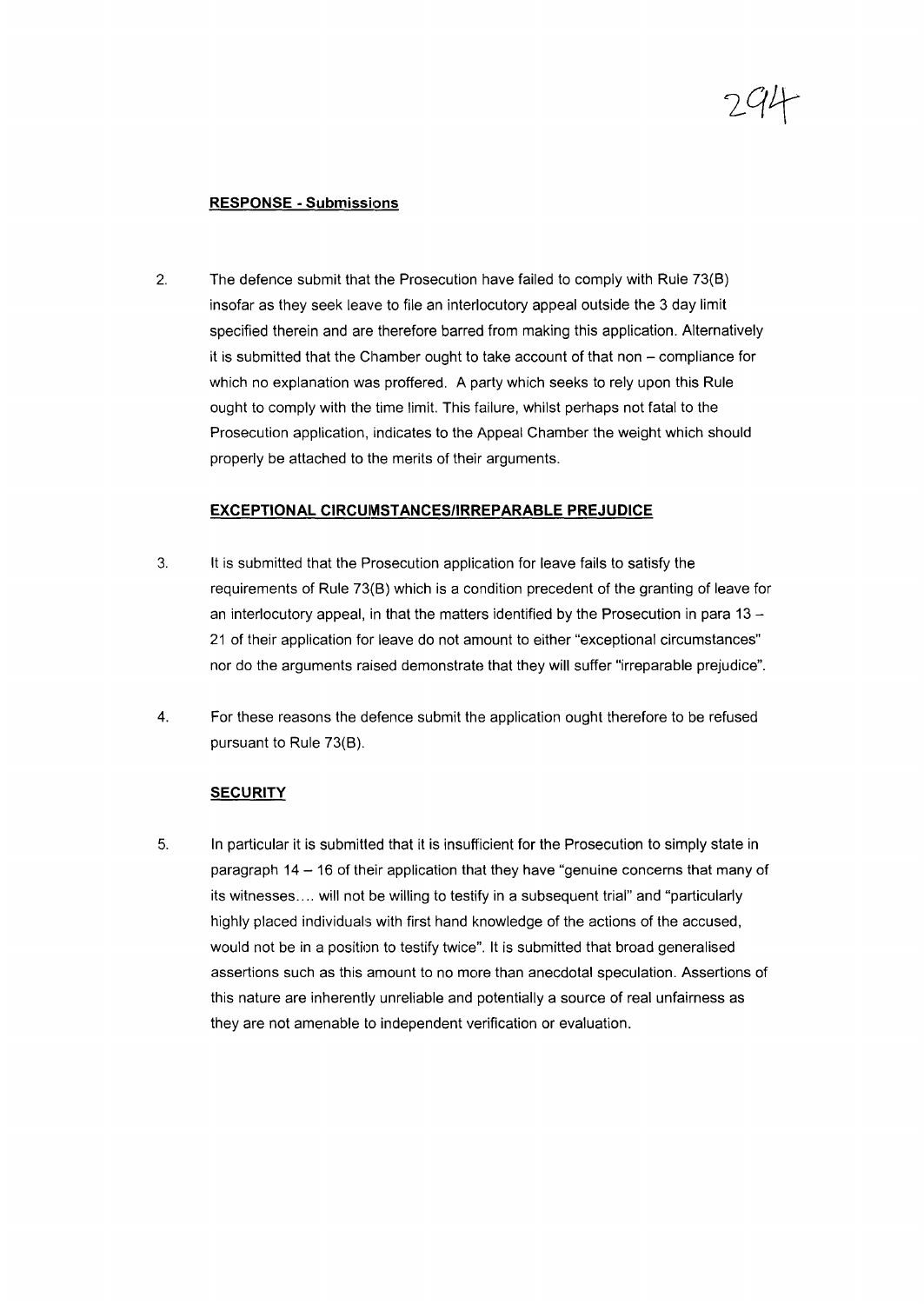- 6. It must be assumed that the Court through the Witness and Victims Support Unit is able to offer witnesses the protection necessary to enable witnesses to attend two trials. In the absence of proper verifiable evidence it is submitted that the Court can and will provide sufficient security for the prosecution witnesses.
- 7. The defence would respectfully remind the court that there are many reasons (aside from the present circumstances) why a particular witness may have to give evidence twice (for example because the witness is recalled or because of a  $re - \text{trial}$ ). The court process through its witness protection programme and other security measures ought to therefore provide for those eventualities. Whilst the security of witnesses is a concern for both Prosecution and defence alike it can not be assumed, in the absence of cogent evidence, that witness safety will be compromised merely by the giving of evidence on two occasions.

## **COST IMPLICATIONS**

8. The defence acknowledge that there are always difficulties for International Tribunals in terms of the financial costs and logistical implications (see para. 17 of the Prosecution application). However this is neither exceptional or in any way prejudicial to the Prosecution.

## **CONTRADICTORY Df::CISIONS**

9. The defence submits that contrary to the Prosecution submission in paragraph 19 of their application, two trials in front of professional judges will not present particular difficulties for the Trial Chamber(s). The Judges of the Trial chamber will no doubt be able to properly consider the evidence in any second trial without having regard to the conclusions reached previously.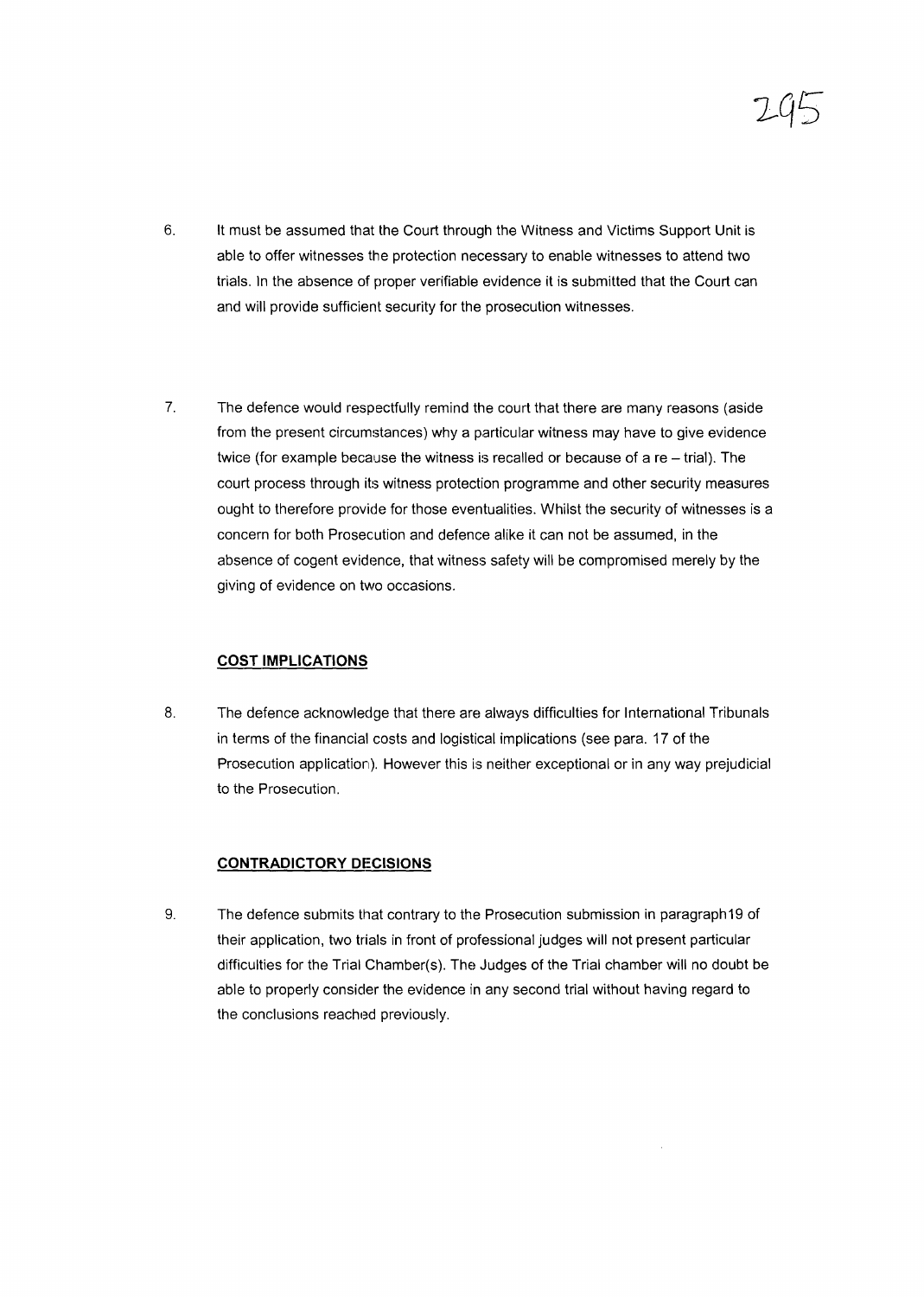

- 10. In the case of Delalic<sup>1</sup> relied upon by the Prosecution  $2$  the court was concerned that the defence application for separate trials, if acceded to, would have given rise to four trials. It is in this context that the court expressed its concern about the issue of contamination.
- 11. The Prosecution overstate the risk of contradictory or inconsistent decision making by the Trial Chamber. It is submitted that the benefits in terms of the interests of justice<sup>3</sup> far outweigh any perceived risk that two separate trial chambers will render contradictory or inconsistent decisions.

#### **EQUALITY OF ARMS**

- 12. The prosecution submit that the fact that their witnesses will give evidence twice will place them at a disadvantage when presenting their case. The advantage gained, if any, is negligible, since it must be assumed that the witness statements disclosed by the Prosecution ought to contain the salient parts of their evidence.
- 13. In any event in this context (that is prior disclosure of the Prosecution case) it should not be assumed that any difference between the Prosecution and Defence is impermissible. <sup>4</sup> The burden is placed firmly on the Prosecution to disclose their case in its totality. It is difficult to see therefore what could be exceptional or cause irreparable damage to the Prosecution from the reliance by the defence on the disclosure of their evidence in the context of a trial.

<sup>&</sup>lt;sup>1</sup> See Prosecutor v Delalic,  $IT - 96 - 21$ , Decision on Motions for Separate Trial filed by the Accused Zejnil Delalic and the Accused Zdravaco Mucic, 25<sup>th</sup> September 1996, para 7.

<sup>&</sup>lt;sup>2</sup> See Para 19 of the Prosecution application.

<sup>&</sup>lt;sup>3</sup> See Para 46 of the Joinder decision.

<sup>&</sup>lt;sup>4</sup> See for example Rule 66 and Rule 67 which places differing disclosure requirements on the Prosecution and Defence.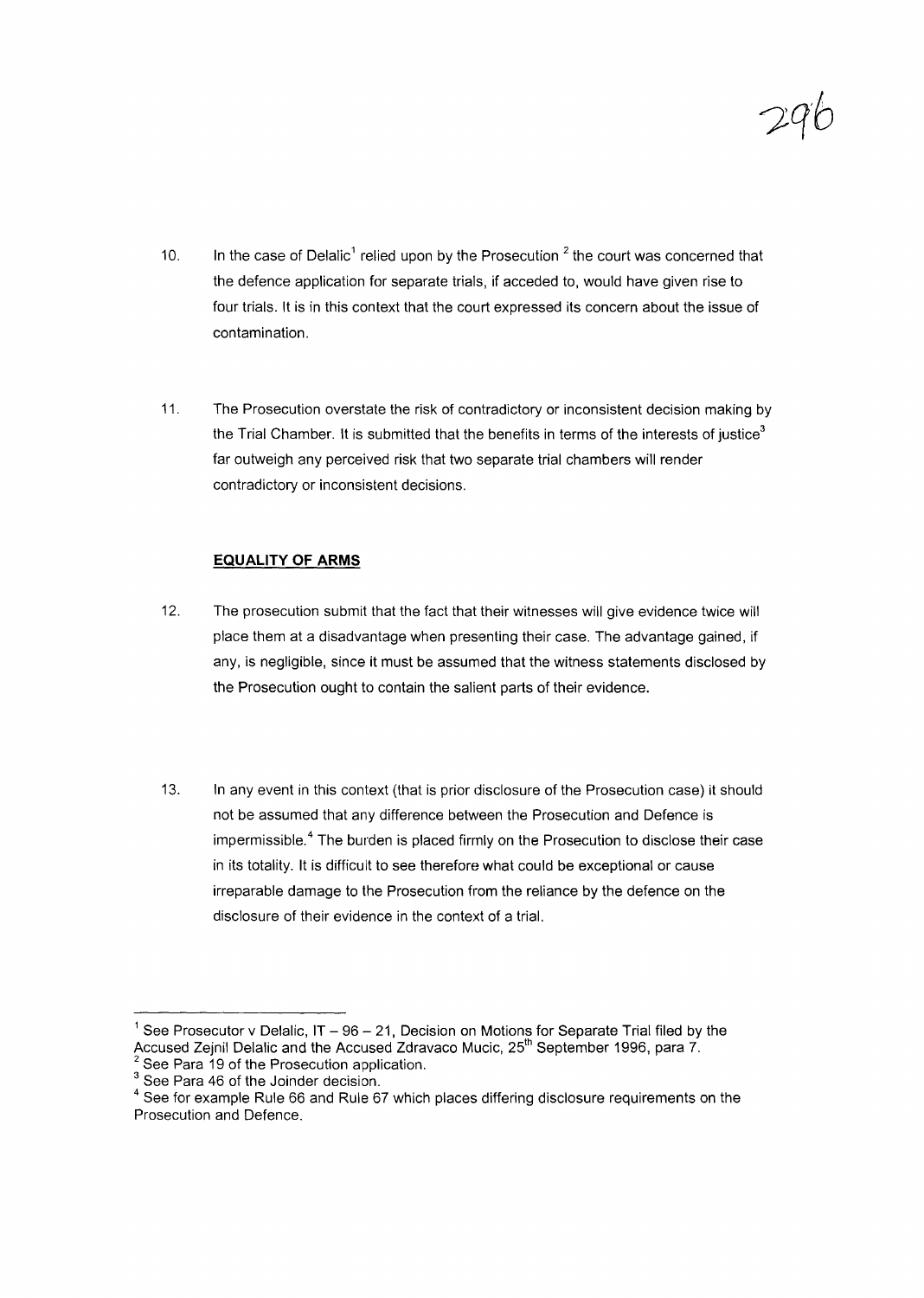$-241$ 

14. For the reason given above the defence submit that the Prosecution have failed to demonstrate that the matters raised would cause irreparable prejudice or that the circumstances are exceptional.

#### **"ERRORS COMMITTED BY THE TRIAL CHAMBER"s**

- 15. It is submitted that the Prosecution have failed to properly interpret the "Decision and Order on Prosecutions Motions for Joinder"<sup>6</sup>. In particular it is submitted that their interpretation of the decision as merely reflecting the concern of the Trial Chamber that there would be "the possibility of conflicting defence strategies and the possibility of mutual recriminations" is an overly restrictive reading of the Trial Chambers reasoning and decision. In short the Trial Chamber appears to have had regard to much wider considerations of the interests of justice $^7\!$
- 16. The defence further adopt the submissions made by the defence team representing Augstine Gbao.<sup>8</sup> Further, a joint trial of the scale envisaged by the Prosecution would almost certainly be of grossly unmanageable proportions and would expose all accused persons to a trial of such length and complexity that all possible steps should be taken to avoid such an eventuality.
- 17. The defence therefore submits that the Prosecution ought not to be granted leave to appeal.

 $5$  See para.  $3 - 10$  of the Prosecution application for Leave to appeal.

 $\degree$  See para.  $3 - 10$  of the Prosecution application for Leave to appeal

 $7$  See particularly para. 38, 40, 42, 43, 44, 45, 46 & 47

<sup>&</sup>lt;sup>8</sup> See the Response to Prosecution's application for Leave to Appeal against the decision on the Prosecution's Motions for Joinder: in particular paras.  $5 - 7$ .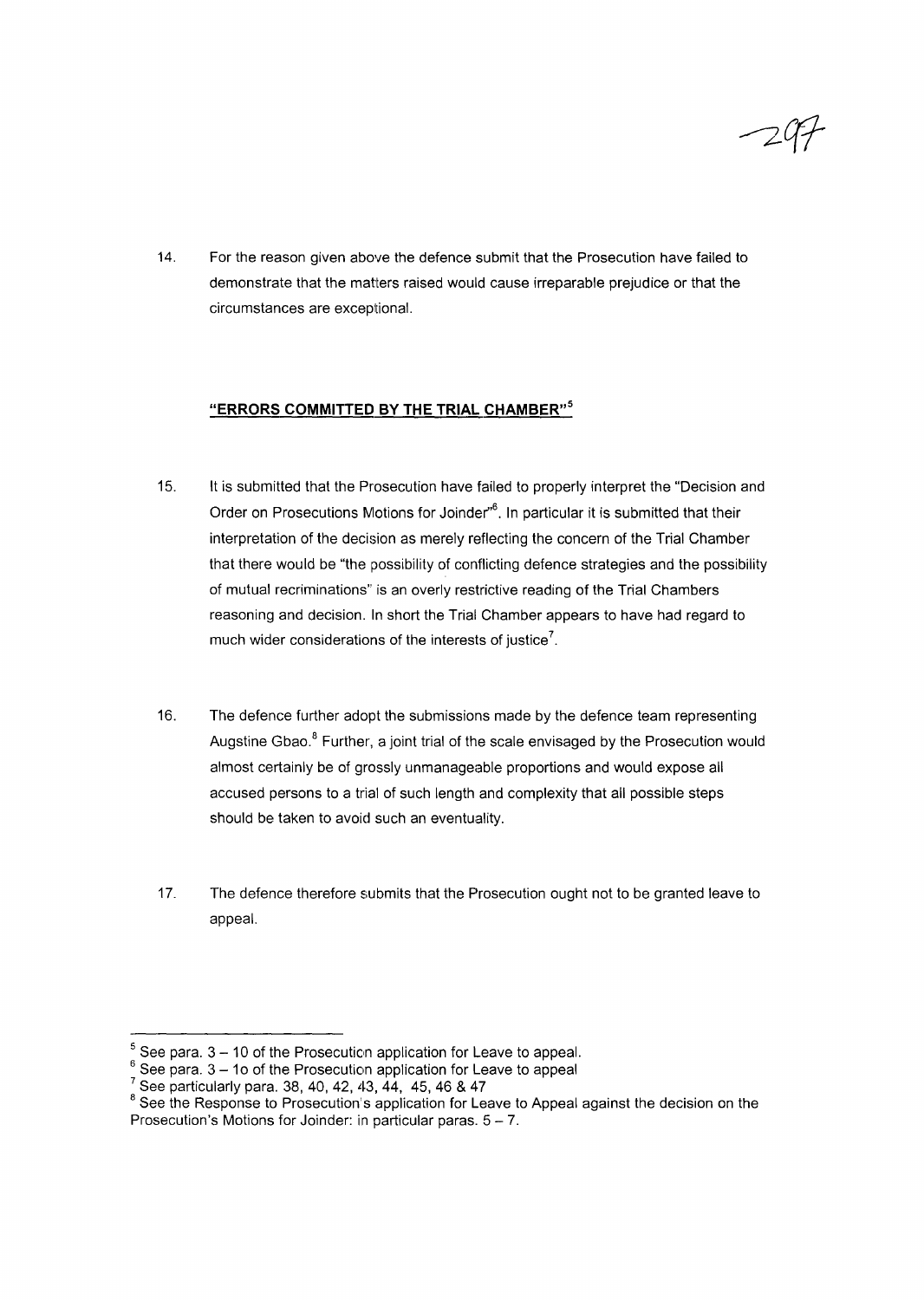

Serry Kamal

Sareta Asraph

**BOOK OF AUTHORITIES** 

1. Prosecutor v Delalic, IT -  $96 - 21$ , Decision on Motions for Separate Trial filed by the Accused Zjnil Delalic and the Accused Zdravaco Mucic,  $25^{\text{th}}$  September 1996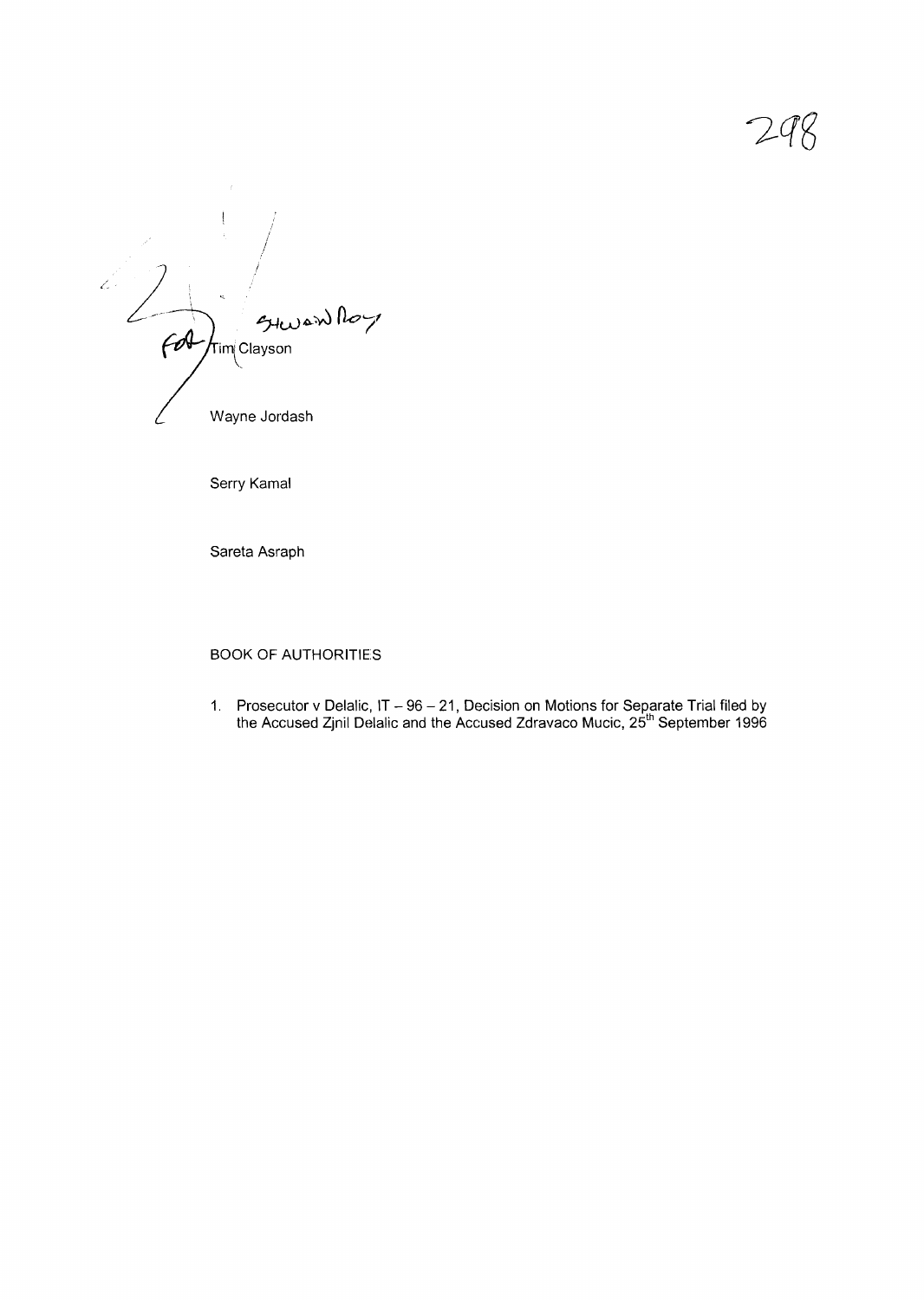# **IN THE TRIAL CHAMBER**

**Before: Judge Gabrielle Kirk McDonald, Presiding**

**Judge Ninian Stephen**

**Judge Lal C. Vohrah**

**Registrar: Mrs. Dorothee de Sampayo Garrido-Nijgh**

**Decision of: 25 September 1996**

#### **PROSECUTOR**

**v.**

# **ZEJNIL DELALIC ZDRAVKO MUCIC also known as "PAVO" HAZIMDELIC ESAD LANDZO also known as "ZENGA"**

# **DECISION ON MOTIONS FOR SEPARATE TRIAL FILED BY THE ACCUSED ZEJNIL DELALIC AND THE ACCUSED ZDRAVKO MUCIC**

**The Office of the Prosecutor:**

**Mr. Eric Ostberg Ms. Teresa McHenry**

**Counsel for the Accused:**

**Ms. Edina Residovic, for Zejnil Delalic**

**Mr. Branislav Tapuskovic, for Zdravko Mucic**

**Mr. Salih Karabdic, for Hazim Delic**

**Mr. Mustafa Brakovic, for Esad Landzo**

# **L INTRODUCTION**

Pending before this Trial Chamber of the International Tribunal for the Prosecution of Persons Responsible for Serious Violations of International Humanitarian Law Committed in the Territory of Former Yugoslavia since 1991 ("International Tribunal") is a Preliminary Motion filed pursuant to Rules 72 and 73 of the Rules of Procedure and Evidence of the International Tribunal ("Rules") on behalf of one of the accused, Zdravko Mucic, on 24 May 1996, seeking a separate trial from two of the co-accused, Hazim Delic and Esad Landzo. On 5 June 1996 the coaccused Zejnil Delalic also filed a Motion for A Separate Trial (together referred to as "the Motions"). The Office of the Prosecutor ("Prosecution") filed its Responses to the Motions on 6 and 28 June 1996. On 18 June 1996 the Trial Chamber ordered the two co-accused, Hazim Delic and Esad Landzo, to respond to the Motions and Replies were filed on 18 and 16 July 1996, respectively. The Prosecution responded to these Replies on 19 July 1996.

On 2 August 1996 the Trial Chamber heard oral argument from counsel for the four accused and for the Prosecution on the Motions. The Decision on those Motions was reserved to a later day.

**THE TRIAL CHAMBER, HAVING CONSIDERED** the written and oral submissions ofthe parties,

**HEREBY ISSUES ITS DECISION.**

# **II. DISCUSSION**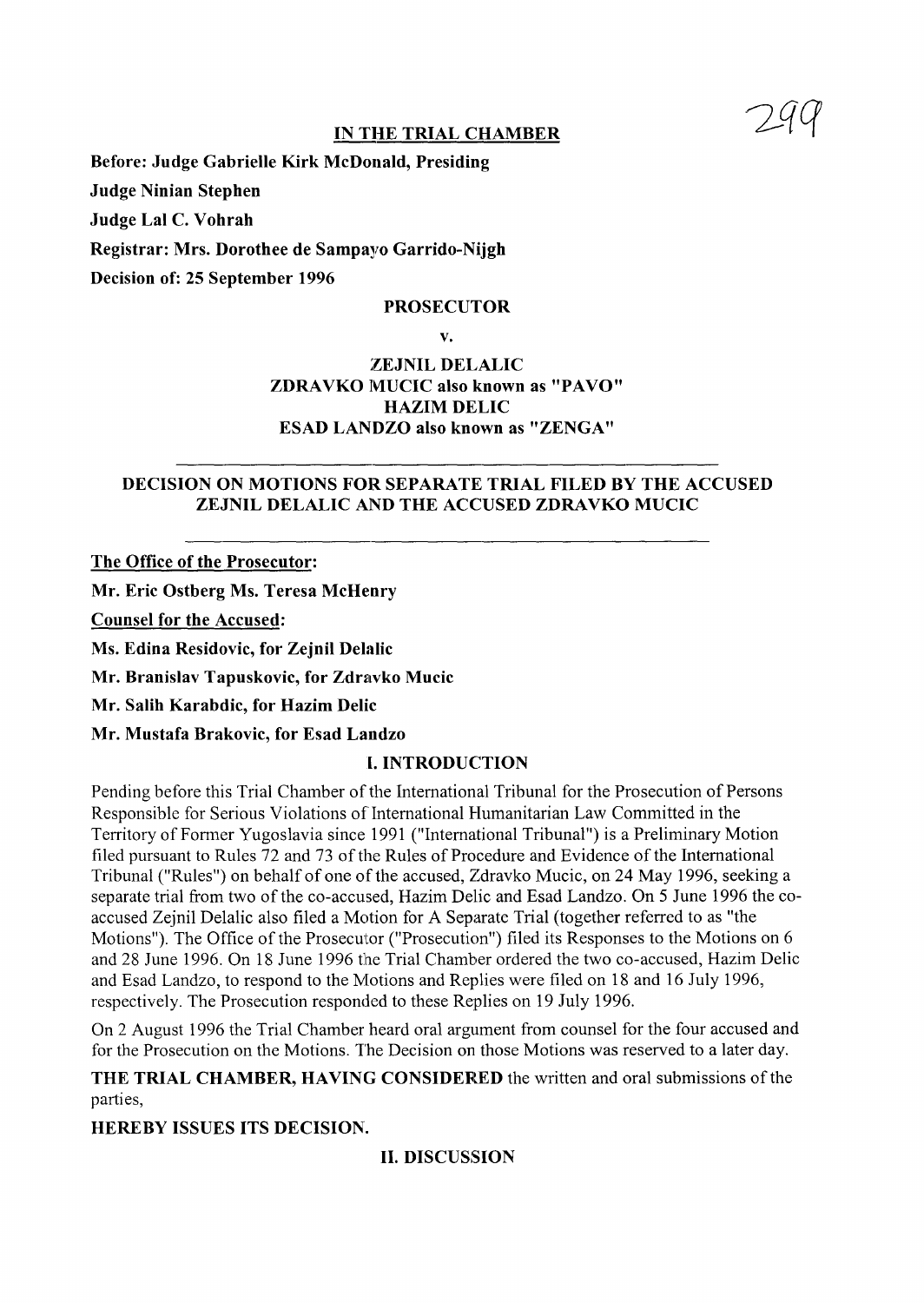1. The Rules relevant to these Motions are Rule 48, read in the light of the definition of "transaction" in Rule 2, and Rule 82, in particular, Sub-rule (B). These provisions read as follow:

# Rule 48

# Joinder of Accused

Persons accused of the same or different crimes committed in the course of the same transaction may be jointly charged and tried.

# Rule 82

# Joint and Separate Trials

(B) The Trial Chamber may order that persons accused jointly under Rule 48 be tried separately if it considers it necessary in order to avoid a conflict of interests that might cause serious prejudice to an accused, or to protect the interests of justice.

2. The accused properly have been jointly charged with a variety of crimes in the one indictment in accordance with Rule 48, since the acts that were alleged to have to have been committed are part of the same transaction within the meaning of Rule 2. Only if this Trial Chamber considers that under Sub-rule  $82(B)$  it is "necessary in order to avoid a conflict of interests that might cause serious prejudice to an accused, or to protect the interests of justice" may it order that persons accused jointly be tried separately. There is no provision in the Rules for separate trial of distinct issues arising in the one indictment.

3. Neither in written submissions nor in oral argument has it been established that any conflict of interests such as is referred to in the first limb of Sub-rule 82(B) will arise if the accused are tried together in one joint trial, still less that, as a result of any such conflict, there might be caused serious prejudice to any accused. Before referring to the second limb in Sub-rule 82(B), the protection of the interests of justice, the submissions, written and oral, of the accused may be summarised as follow:

# (a) The accused Zejnil Delalic

 $\ddots$ 

In his motion reliance was placed upon the principle of individual responsibility and on an accused's right to equality before the International Tribunal. It was said that the presentation at his trial of evidence against other accused charged as direct perpetrators will result in serious prejudice to him. In addition, much was said regarding the appropriateness of a separate trial of this accused concerned solely with the question of whether he was ever in a position of superior authority such as would involve him in command responsibility.

However, neither in the written motion nor in oral argument was any question of conflict of interests established, though in argument the fact that all accused would be obliged to be present when evidence that did not concern all of them was given was said to give rise to a conflict of interests. Whatever degree of inconvenience this may involve is no such matter of conflict of interests with which Sub-rule 82(B) is concerned.

As it developed in argument, what this accused was seeking was not so much a separate trial on the present indictment but rather a preliminary and separate trial confined to the sole issue of command responsibility, a procedure which, as stated above, is not contemplated in the Rules of this International Tribunal.

# (b) The accused Zdravko Mucic

In his written motion no conflict of interests was alleged and in oral argument his counsel did not in fact oppose a joint trial.

# (c) The accused Hazim Delic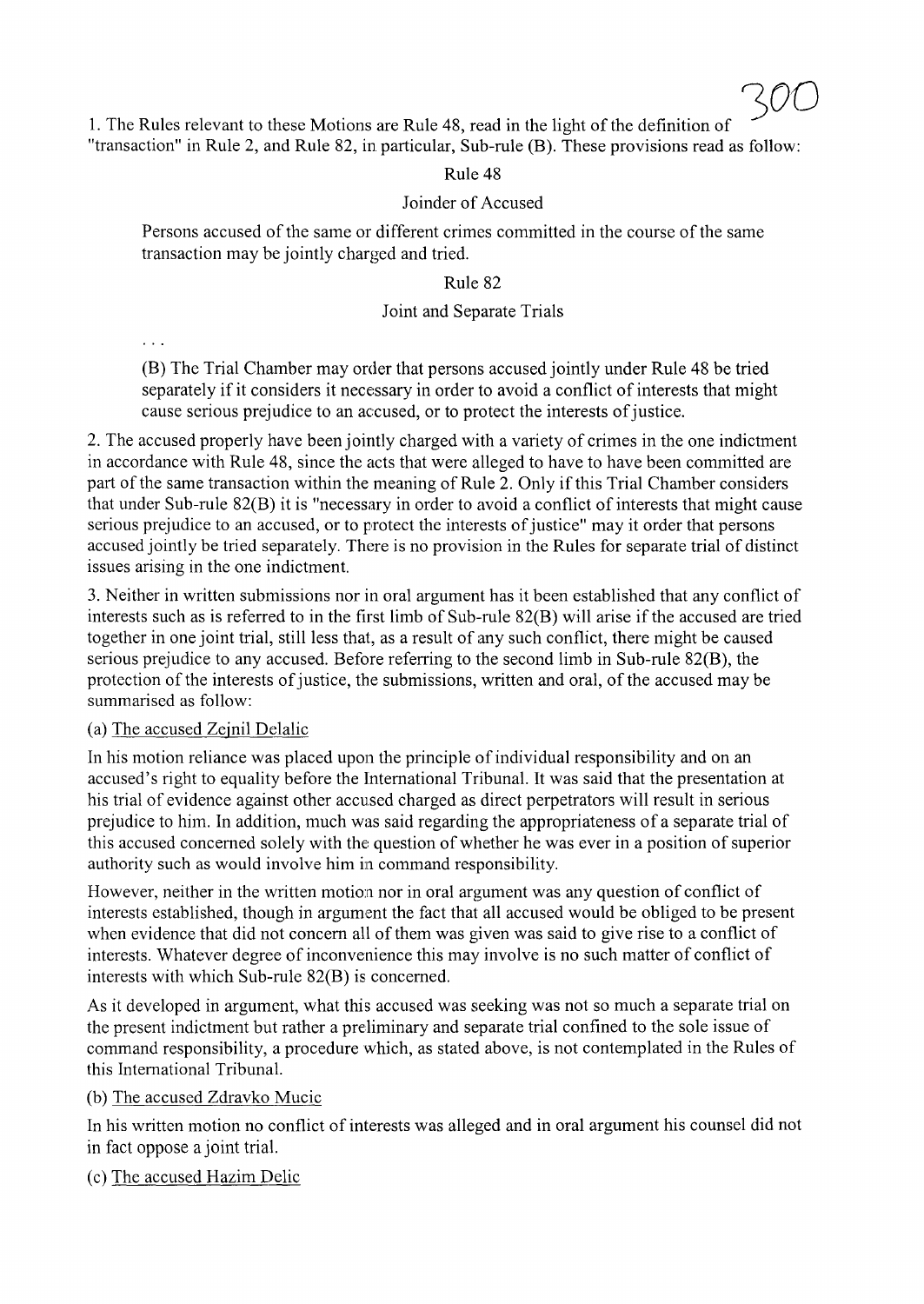Having initially stated that he did not seek a separate trial, this accused in his motion now seeks not one separate trial but, like the accused Zejnil Delalic, a preliminary and separate trial confined to the question of his command responsibility and a second trial concerned with acts allegedly committed by him personally.

In argument this was elaborated on and counsel added that there was no objection to this accused being jointly tried with the accused Esad Landzo in the second of the two trials proposed. Neither in argument nor in the written motion is any question of conflict of interest suggested.

# (d) The accused Esad Landzo

This accused also initially did not seek a separate trial but in his motion now does so and in argument objected to being tried jointly with Zejnil Delalic and Zdravko Mucic, though not with Hazim Delic. Neither in the motion nor in oral argument was any question of conflict of interests established.

4. In view of the foregoing and the absence of any conflict of interests, the only remaining ground upon which any separate trial might be ordered in accordance with Sub-rule 82(B) would be that of it being necessary to do so in order to protect the interests of justice.

5. In fact, to grant separate trials would be contrary to the interests of justice. Were each of the motions of Zejnil Delalic, Hazim Delie and Esad Landzo granted, the result would be at least three, perhaps more, distinct trials: one or perhaps two (depending on the outcome ofthe first) for Zejnil Delalic, one for Hazim Delie and perhaps a second (depending again on the outcome ofthe first) jointly with Esad Landzo and one for Zdravko Mucic, which could perhaps be a joint trial with some other accused.

6. It was said on behalf of the accused that there would be great delay and complexity involved in a joint trial; in fact the separate trials which have been sought would *in toto* be likely to involve much greater delay, at least for those unfortunate enough not to be the first to be tried. They would also mean considerable repetition of evidence, not only in the trials of different accused but even, according to the Prosecution, in cases where two distinct trials ofthe same accused became necessary as a possible outcome of the orders sought by both Zejnil Delalic and Hazim Delic. What all this would involve for witnesses, for the Prosecution and, indeed, for the functioning ofthe International Tribunal and the disposition of other cases, is so obvious as to need no exposition.

7. However, these considerations apart, the interests of justice are in any event clearly best served by one joint trial. The Prosecution submits that the evidence of almost all the witnesses it intends to call will be relevant to the case against each of the four accused; this may also prove to be so in the case of witnesses called by the several accused, should they chose to offer evidence. Accordingly, separate trials would involve much duplication of testimony and great hardship for already traumatised witnesses. Moreover, separate trials would, in this International Tribunal, where a bench of three Judges are triers of both fact and law, present especial difficulties. The Judges would have to hear the same witnesses giving the same testimony on at least two, and probably more, occasions and on each occasion would have to try to consider the evidence with minds unaffected by their prior conclusions regarding that evidence reached on earlier occasions. In sum, to grant the separate trials that are sought would, in the opinion of this Trial Chamber, be distinctly adverse to the interests of justice.

8. Although Sub-rule 82(B) entitles accused who have been jointly charged to separate trials upon a proper showing, and provides for no other alternative, some reference should be made to the quite different proposal urged on behalf of several of the accused that there be preliminary separate trials confined to the single issue of command responsibility. Perhaps this would result in a speedier outcome than will a joint trial, at least for the first two accused who might be tried in this way, but only if they were to succeed in establishing the absence of command